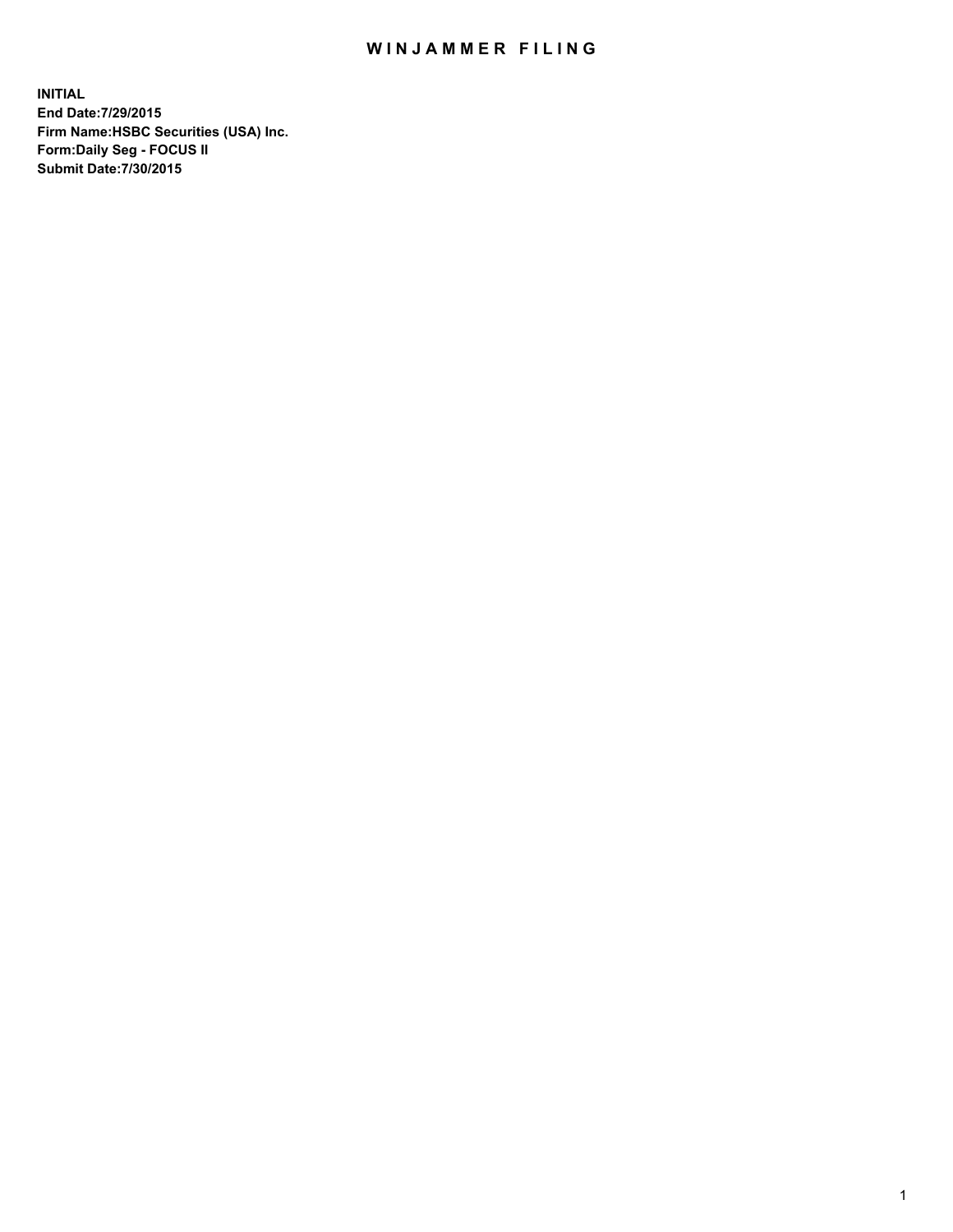## **INITIAL End Date:7/29/2015 Firm Name:HSBC Securities (USA) Inc. Form:Daily Seg - FOCUS II Submit Date:7/30/2015 Daily Segregation - Cover Page**

| Name of Company<br><b>Contact Name</b><br><b>Contact Phone Number</b><br><b>Contact Email Address</b>                                                                                                                                                                                                                          | <b>HSBC Securities (USA) Inc.</b><br>Steven richardson<br>212-525-6445<br>steven.richardson@us.hsbc.com |
|--------------------------------------------------------------------------------------------------------------------------------------------------------------------------------------------------------------------------------------------------------------------------------------------------------------------------------|---------------------------------------------------------------------------------------------------------|
| FCM's Customer Segregated Funds Residual Interest Target (choose one):<br>a. Minimum dollar amount: ; or<br>b. Minimum percentage of customer segregated funds required:% ; or<br>c. Dollar amount range between: and; or<br>d. Percentage range of customer segregated funds required between:% and%.                         | 50,000,000<br>0 <sub>0</sub><br>0 <sub>0</sub>                                                          |
| FCM's Customer Secured Amount Funds Residual Interest Target (choose one):<br>a. Minimum dollar amount: ; or<br>b. Minimum percentage of customer secured funds required:%; or<br>c. Dollar amount range between: and; or<br>d. Percentage range of customer secured funds required between: % and %.                          | 10,000,000<br>0 <sub>0</sub><br>0 <sub>0</sub>                                                          |
| FCM's Cleared Swaps Customer Collateral Residual Interest Target (choose one):<br>a. Minimum dollar amount: ; or<br>b. Minimum percentage of cleared swaps customer collateral required:% ; or<br>c. Dollar amount range between: and; or<br>d. Percentage range of cleared swaps customer collateral required between:% and%. | 70,000,000<br><u>00</u><br><u>00</u>                                                                    |

Attach supporting documents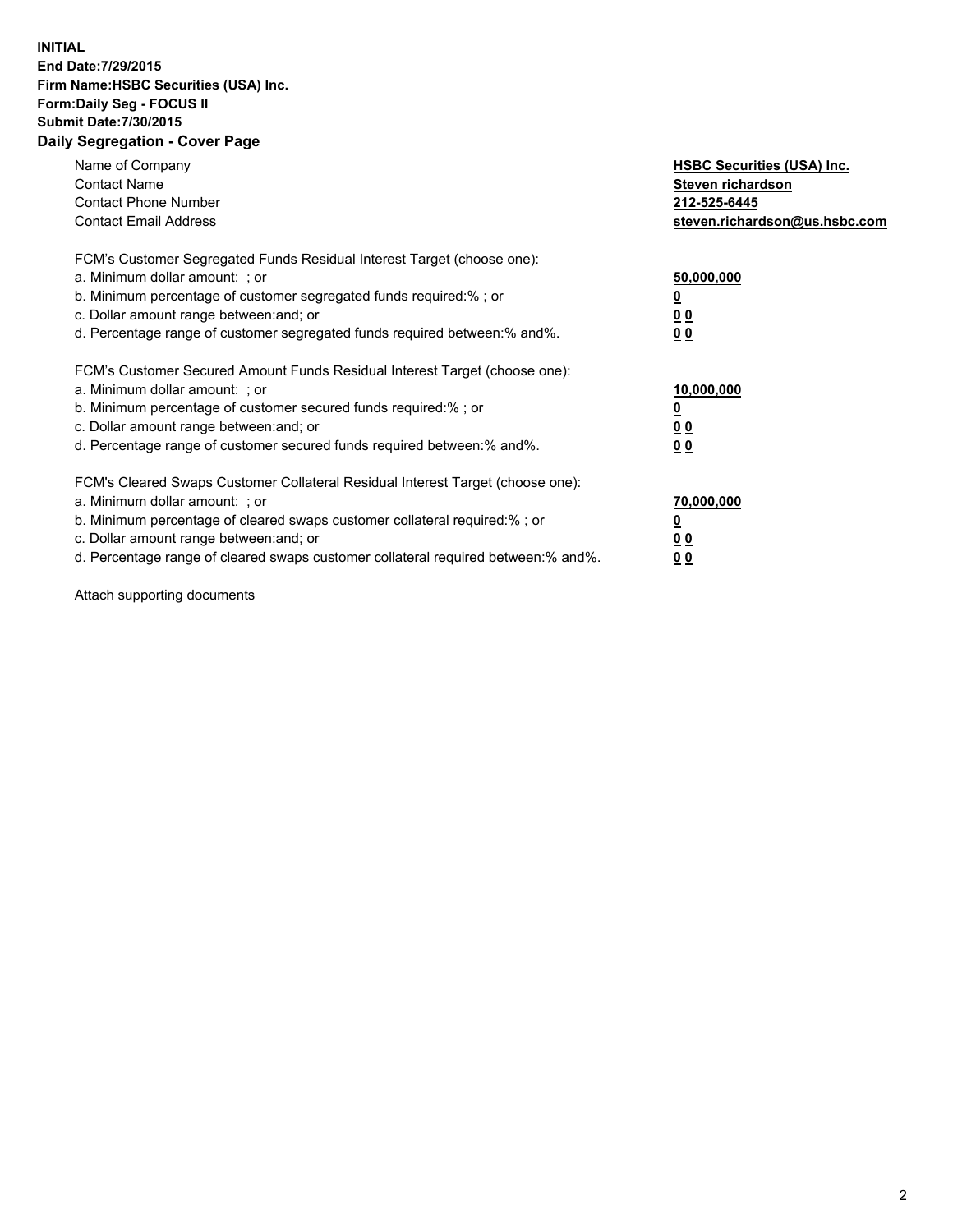**INITIAL End Date:7/29/2015 Firm Name:HSBC Securities (USA) Inc. Form:Daily Seg - FOCUS II Submit Date:7/30/2015 Daily Segregation - Secured Amounts**

Foreign Futures and Foreign Options Secured Amounts Amount required to be set aside pursuant to law, rule or regulation of a foreign government or a rule of a self-regulatory organization authorized thereunder **0** [7305] 1. Net ledger balance - Foreign Futures and Foreign Option Trading - All Customers A. Cash **56,849,157** [7315] B. Securities (at market) **44,428,300** [7317] 2. Net unrealized profit (loss) in open futures contracts traded on a foreign board of trade **363,116** [7325] 3. Exchange traded options a. Market value of open option contracts purchased on a foreign board of trade **0** [7335] b. Market value of open contracts granted (sold) on a foreign board of trade **0** [7337] 4. Net equity (deficit) (add lines 1. 2. and 3.) **101,640,573** [7345] 5. Account liquidating to a deficit and account with a debit balances - gross amount **1,483,908** [7351] Less: amount offset by customer owned securities **-1,479,033** [7352] **4,875** [7354] 6. Amount required to be set aside as the secured amount - Net Liquidating Equity Method (add lines 4 and 5) **101,645,448** [7355] 7. Greater of amount required to be set aside pursuant to foreign jurisdiction (above) or line 6. **101,645,447** [7360] FUNDS DEPOSITED IN SEPARATE REGULATION 30.7 ACCOUNTS 1. Cash in banks A. Banks located in the United States **31,177,246** [7500] B. Other banks qualified under Regulation 30.7 **0** [7520] **31,177,246** [7530] 2. Securities A. In safekeeping with banks located in the United States **44,428,300** [7540] B. In safekeeping with other banks qualified under Regulation 30.7 **0** [7560] **44,428,300** [7570] 3. Equities with registered futures commission merchants A. Cash **0** [7580] B. Securities **0** [7590] C. Unrealized gain (loss) on open futures contracts **0** [7600] D. Value of long option contracts **0** [7610] E. Value of short option contracts **0** [7615] **0** [7620] 4. Amounts held by clearing organizations of foreign boards of trade A. Cash **0** [7640] B. Securities **0** [7650] C. Amount due to (from) clearing organization - daily variation **0** [7660] D. Value of long option contracts **0** [7670] E. Value of short option contracts **0** [7675] **0** [7680] 5. Amounts held by members of foreign boards of trade A. Cash **66,465,077** [7700] B. Securities **0** [7710] C. Unrealized gain (loss) on open futures contracts **363,116** [7720] D. Value of long option contracts **0** [7730] E. Value of short option contracts **0** [7735] **66,828,193** [7740] 6. Amounts with other depositories designated by a foreign board of trade **0** [7760] 7. Segregated funds on hand **0** [7765] 8. Total funds in separate section 30.7 accounts **142,433,739** [7770] 9. Excess (deficiency) Set Aside for Secured Amount (subtract line 7 Secured Statement Page 1 from Line 8) **40,788,292** [7380] 10. Management Target Amount for Excess funds in separate section 30.7 accounts **10,000,000** [7780] 11. Excess (deficiency) funds in separate 30.7 accounts over (under) Management Target **30,788,292** [7785]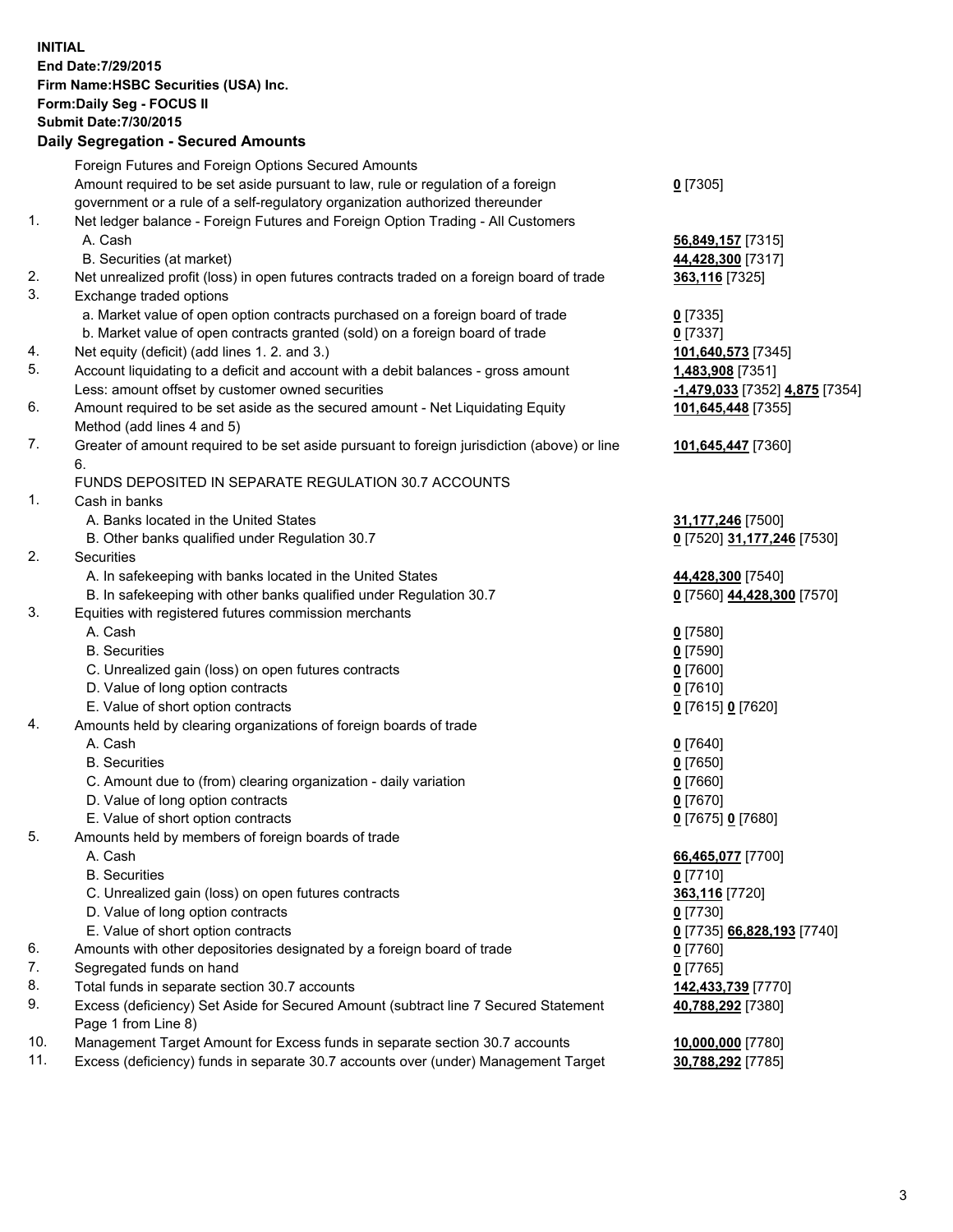| <b>INITIAL</b> | End Date: 7/29/2015<br>Firm Name: HSBC Securities (USA) Inc.<br>Form: Daily Seg - FOCUS II<br><b>Submit Date: 7/30/2015</b><br>Daily Segregation - Segregation Statement |                             |
|----------------|--------------------------------------------------------------------------------------------------------------------------------------------------------------------------|-----------------------------|
|                |                                                                                                                                                                          |                             |
| 1.             | SEGREGATION REQUIREMENTS(Section 4d(2) of the CEAct)                                                                                                                     |                             |
|                | Net ledger balance                                                                                                                                                       |                             |
|                | A. Cash                                                                                                                                                                  | <b>221,299,755</b> [7010]   |
|                | B. Securities (at market)                                                                                                                                                | 700,676,372 [7020]          |
| 2.<br>3.       | Net unrealized profit (loss) in open futures contracts traded on a contract market<br>Exchange traded options                                                            | 145,175,314 [7030]          |
|                | A. Add market value of open option contracts purchased on a contract market                                                                                              | 121,096,572 [7032]          |
|                | B. Deduct market value of open option contracts granted (sold) on a contract market                                                                                      | $-6,500,252$ [7033]         |
| 4.             | Net equity (deficit) (add lines 1, 2 and 3)                                                                                                                              | 1,181,747,761 [7040]        |
| 5.             | Accounts liquidating to a deficit and accounts with                                                                                                                      |                             |
|                | debit balances - gross amount                                                                                                                                            | 3,782,738 [7045]            |
|                | Less: amount offset by customer securities                                                                                                                               | -3,782,662 [7047] 76 [7050] |
| 6.             | Amount required to be segregated (add lines 4 and 5)                                                                                                                     | 1,181,747,837 [7060]        |
|                | FUNDS IN SEGREGATED ACCOUNTS                                                                                                                                             |                             |
| 7.             | Deposited in segregated funds bank accounts                                                                                                                              |                             |
|                | A. Cash                                                                                                                                                                  | 210, 207, 574 [7070]        |
|                | B. Securities representing investments of customers' funds (at market)                                                                                                   | $0$ [7080]                  |
|                | C. Securities held for particular customers or option customers in lieu of cash (at                                                                                      | 99,532,313 [7090]           |
|                | market)                                                                                                                                                                  |                             |
| 8.             | Margins on deposit with derivatives clearing organizations of contract markets                                                                                           |                             |
|                | A. Cash                                                                                                                                                                  | 27,071,197 [7100]           |
|                | B. Securities representing investments of customers' funds (at market)                                                                                                   | 149,602,500 [7110]          |
|                | C. Securities held for particular customers or option customers in lieu of cash (at                                                                                      | 601,144,059 [7120]          |
|                | market)                                                                                                                                                                  |                             |
| 9.             | Net settlement from (to) derivatives clearing organizations of contract markets                                                                                          | 16,480,157 [7130]           |
| 10.            | Exchange traded options                                                                                                                                                  |                             |
|                | A. Value of open long option contracts                                                                                                                                   | 121,096,572 [7132]          |
|                | B. Value of open short option contracts                                                                                                                                  | $-6,500,252$ [7133]         |
| 11.            | Net equities with other FCMs                                                                                                                                             |                             |
|                | A. Net liquidating equity                                                                                                                                                | 59,938,940 [7140]           |
|                | B. Securities representing investments of customers' funds (at market)                                                                                                   | 0 [7160]                    |
|                | C. Securities held for particular customers or option customers in lieu of cash (at<br>market)                                                                           | $0$ [7170]                  |
| 12.            | Segregated funds on hand                                                                                                                                                 | $0$ [7150]                  |
| 13.            | Total amount in segregation (add lines 7 through 12)                                                                                                                     | 1,278,573,060 [7180]        |
| 14.            | Excess (deficiency) funds in segregation (subtract line 6 from line 13)                                                                                                  | 96,825,223 [7190]           |
| 15.            | Management Target Amount for Excess funds in segregation                                                                                                                 | 50,000,000 [7194]           |
| 16.            | Excess (deficiency) funds in segregation over (under) Management Target Amount                                                                                           | 46,825,223 [7198]           |

16. Excess (deficiency) funds in segregation over (under) Management Target Amount Excess